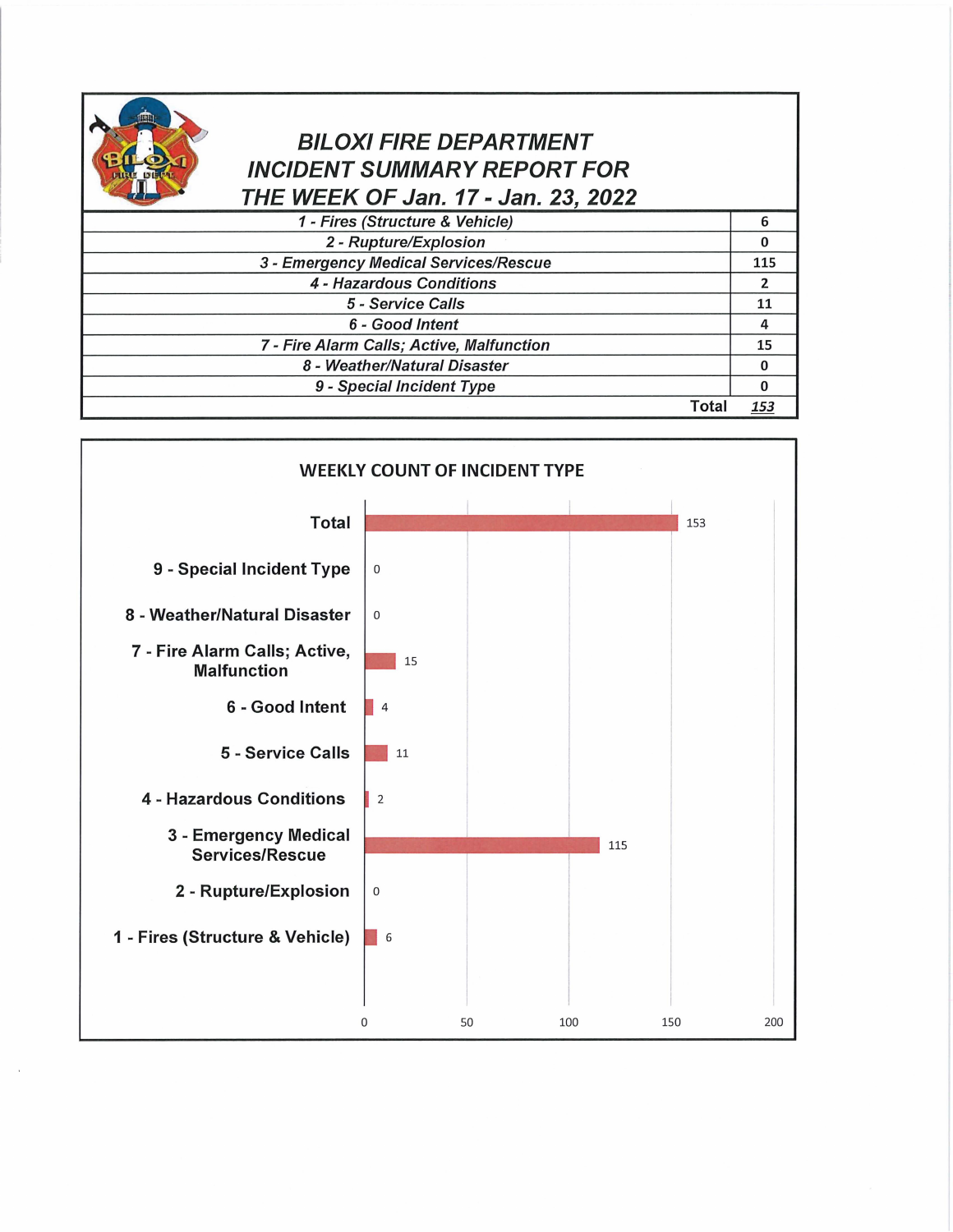**Criminal Intelligence Unit** T. (228) 435-6159 F. (228) 702-3179 ciu@biloxi.ms.us



**Police Chief John B. Miller**

170 Porter Avenue Biloxi, Mississippi 39530 Office: 228.435.6100 Fax: 228.374.1922 www.biloxi.ms.us

**DATE:** January 24, 2022

**RE:** Biloxi Police activity for January 17-23, 2022

| TOTAL CALLS FOR SERVICE               | 1.574 |
|---------------------------------------|-------|
| TOTAL INCIDENT REPORTS (Case Numbers) | 172   |
| TOTAL OFFENSES (Violations/Reports)   | 248   |
| TOTAL ARRESTS                         | 101   |

Calls excluded from call type charts were: Checking Building – 63; Extra Patrol – 399; Suspicious Circumstances – 83; Traffic Stops – 321; and Walk & Talk – 78. Additional details may be viewed at <http://www.crimemapping.com/map/ms/biloxi>.